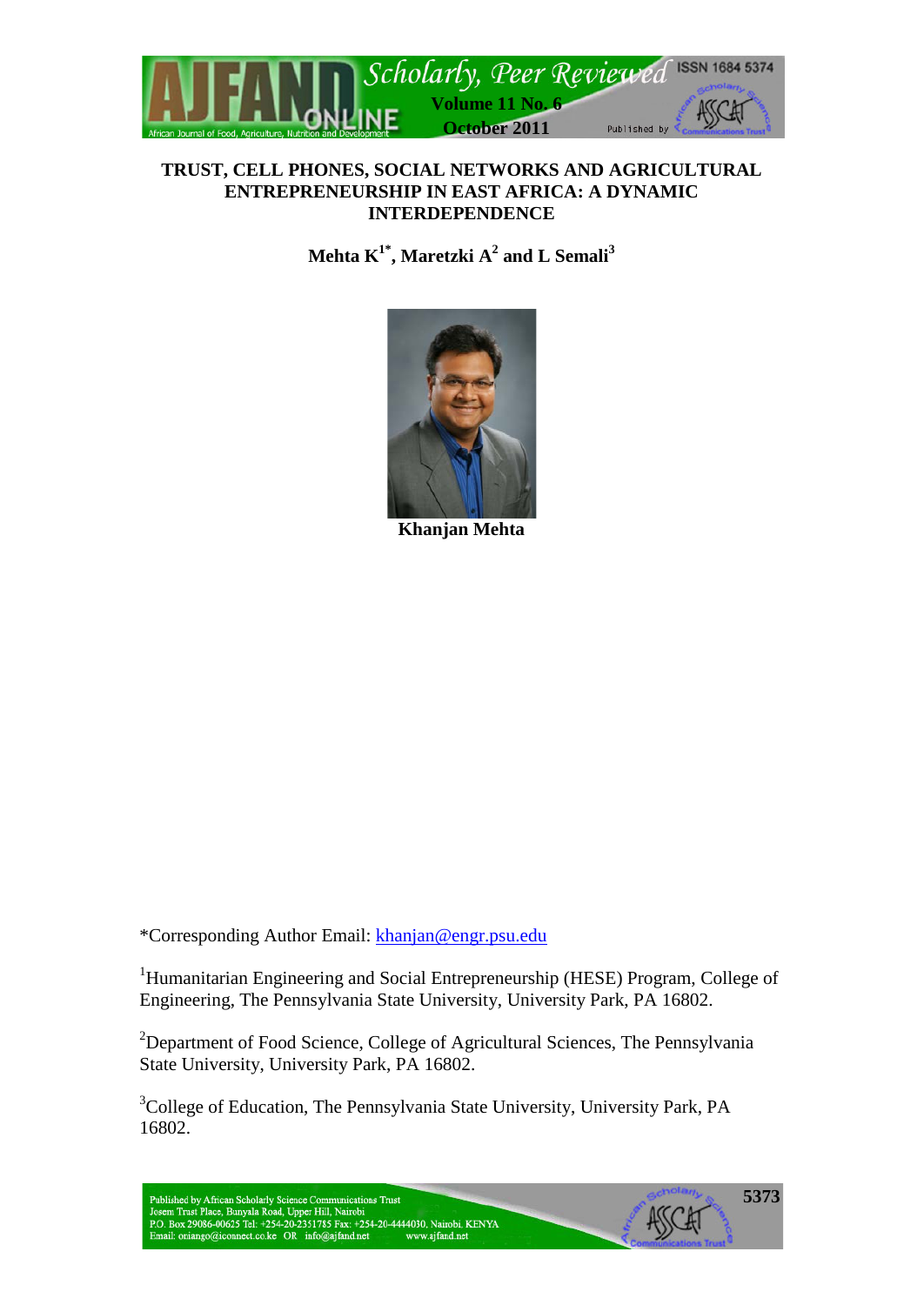

## **ABSTRACT**

African entrepreneurs operate within homogenous, tightly knit social networks of trusted individuals. 'Who you know' networks can provide these entrepreneurs with significant advantages in social, economic or political situations. However, the challenge of expanding beyond such networks to access new knowledge, skills and resources can be met only by establishing relationships with individuals outside their existing sphere of trust. The widespread adoption of cell phones has radically impacted the social connectedness of agro-entrepreneurs in Africa and deeply affected their social networks and livelihoods. Cell phones help to easily maintain long distance business connections as well as social ties and decrease dependency on local, face-to-face interactions. New weak social ties may be economically beneficial because they can provide access to new resources and create larger networks. The mobile phone enables and accelerates these social network transformations and helps entrepreneurs aggregate and leverage social capital. A symbiotic relationship exists between social and economic capital. Social capital is generated through the existence of trust which, in turn, encourages cooperation in the generation of economic capital. The existence of trust can promote the growth of an individual's business network which could, in turn, promote greater economic activity. Trust assumes a very important role in developing communities where there is a significant overlap between people's social and economic networks. This paper defines the crucial role of trust in the complex interdependent relationships among social networks, cell phones and agricultural entrepreneurship. We present a diagram which illustrates that the most compelling opportunities for sustainable value creation and self-determined development in Africa may exist at the intersection of cell phones, social networks and entrepreneurship, with the necessary condition that trust, the glue that holds these elements together, is present. A capstone case-study of a nutribusiness cooperative established in the 1990s suggests the importance of social networks and trust building in an entrepreneurial venture involving rural Kenyan women. This paper provides the context for a companion research paper on the "who you know" social and economic network knowledge systems among rural women agro-entrepreneurs in Northern Tanzania and the role cell phones play within these networks. We use secondary data, including academic publications, UN datasets, business ventures and personal observations to describe the role of trust in the dynamic interdependence among entrepreneurship, social networks and cell phones that is crucial for the establishment of sustainable agricultural business ventures in East Africa.

**Key words:** social networks, trust, cell phones, entrepreneurship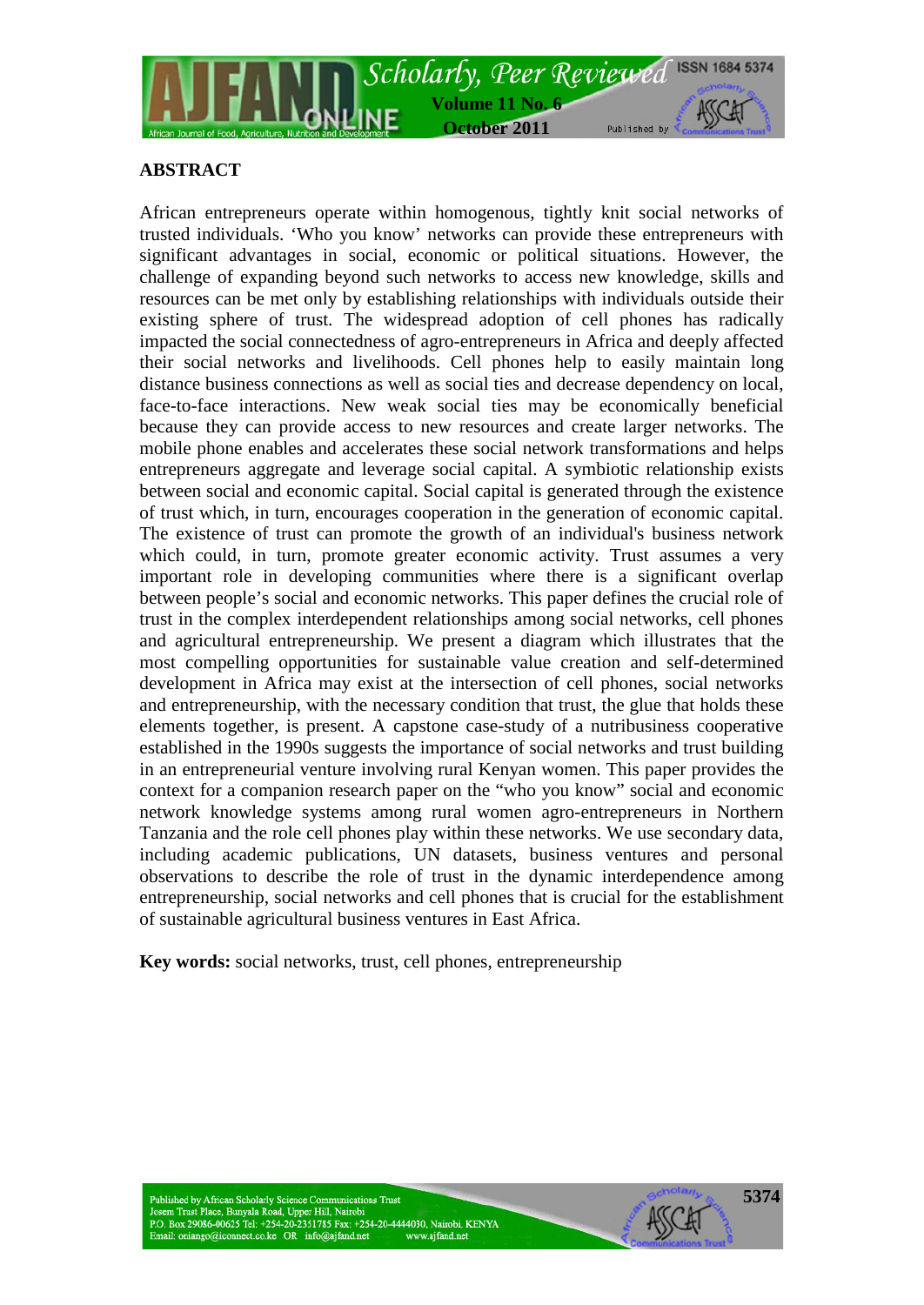

## **INTRODUCTION**

The current agricultural development agenda is being driven by entrepreneurial initiatives undertaken by individuals and cooperative groups in urban and rural communities throughout East Africa. These initiatives involve local entrepreneurs who are enmeshed in social networks that may either support or inhibit their economic and social success. At the micro level, East African entrepreneurs operate within homogenous, tightly knit social networks of trusted individuals. However, the challenge of expanding beyond such networks to access new knowledge, skills and resources can be met only by establishing relationships with individuals outside their existing sphere of trust. The process of expanding social networks depends upon the establishment of trust that functions as glue in the building of productive business and social relationships. The rapid emergence of cell phone technologies in East Africa creates an opportunity for entrepreneurs to selectively expand their social networks to include business and social contacts they judge to be worthy of their trust and able to meet their needs as entrepreneurs.

The growing popularity and use of cellphones, to enhance accessibility to, and improve the function of, supply and value networks, requires further examination. This paper attempts to illustrate the critical nature of trust in the complex interdependent relationships among social networks, cell phones and agricultural entrepreneurship. The first section discusses the basic tenets of social networks, cell phones, and agricultural entrepreneurship and builds on previous work by including a discussion on concept of trust [1]. The second section presents a model that illustrates the role of trust as the "glue" that connects social networks, entrepreneurship and cell phones. The role of trust in connecting these three elements is discussed in this section. The paper culminates with a case-study illustrating how trust dynamics related to cell phones andsocial networks might have supported the sustainability and scalability of women's nutribusiness co-operatives in Kenya. This paper provides the theoretical basis for an accompanying paper that discusses a research initiative conducted by our team to study the social networks of women agro-entrepreneurs in Tanzania and the role cell phones play within these networks. The objective of this study was to identify opportunities for developing innovative cell phone-based applications that link small-scale farmers and other entrepreneurs to markets, thus enabling these entrepreneurs to utilize, strengthen and expand their social and economic networks. A complementary goal was to identify the characteristics of women who are likely to successfully champion new entrepreneurial ventures.

#### **Social Networks**

A social network is defined as all the persons (nodes) to whom an individual is linked through social ties thereby creating relationships that serve the needs of the individuals involved[2]. Social capital can be defined as the value created by personal connections that are facilitated by social networks. The term 'social network' as used throughout this paper, includes social relationships, economic relationships, and other forms of relationships between actors or agents. A distinction between economic and social networks is not made because there is a very significant overlap between them in Africa and in most communities in the developing world. The individual, the set of

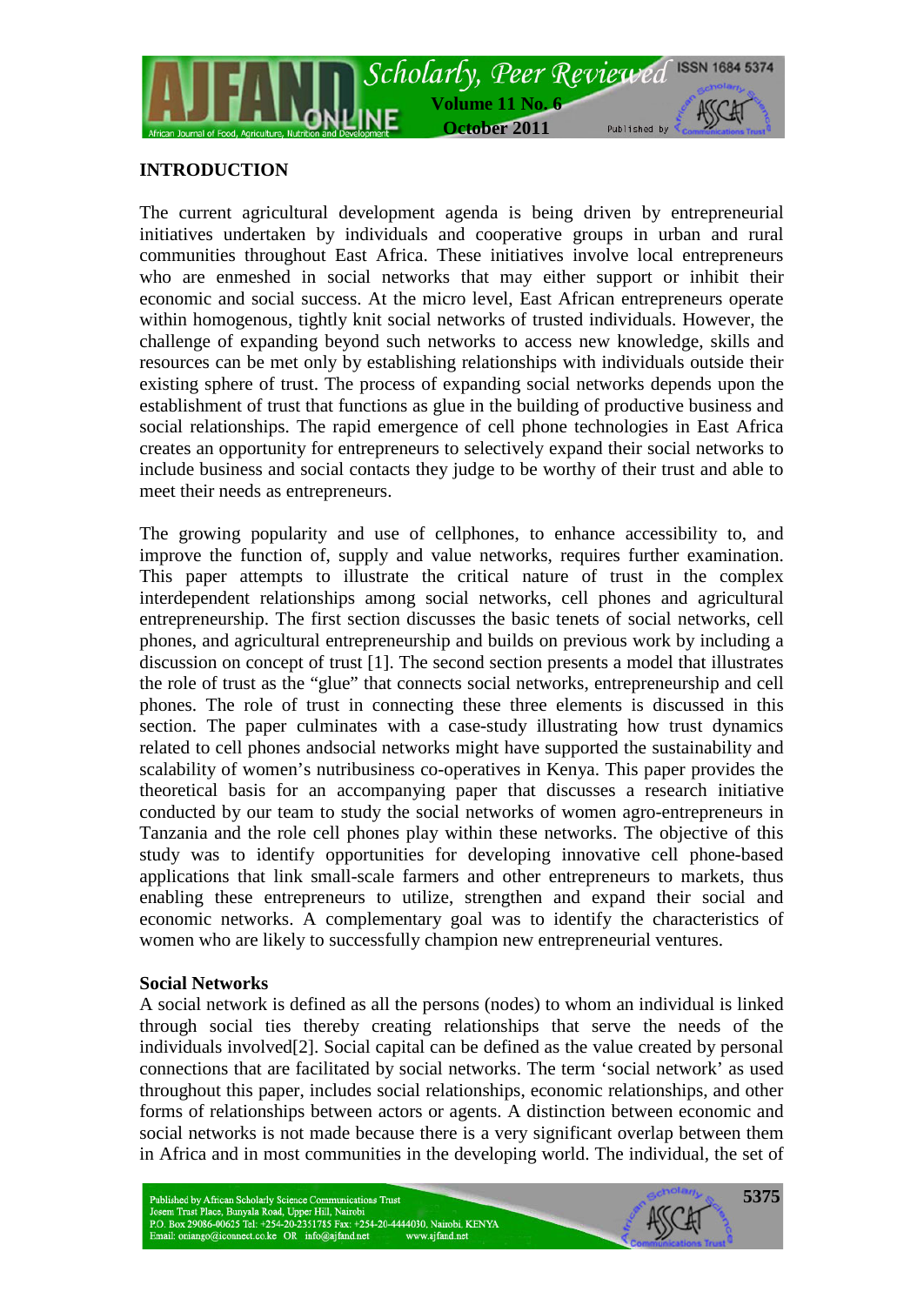

nodes that the individual has ties with, and all ties among those nodes collectively form an ego network. In this paper, social networks refer to ego networks where the specific nodes of interest are small-scale agro-entrepreneurs and their ties or relationships to each other and to individuals and organizations related to their area of economic activity.

Social contacts may be related to the entrepreneur in several types of relationships or interactions. Network analysis can be used to understand the roles of individuals (egos) within a social group [3]. In single-stranded relations, each person performs only one activity with the entrepreneur and is related to that person through only one type of relationship. Multiplex ties, in contrast, have several relationship roles and the same individual may play numerous roles in the entrepreneur's support group. In Africa, social and economic networks are inter-connected and hence multi-stranded networks are prevalent [3]. Also, "who you know" network knowledge systems are prevalent and may extend beyond an individual's immediate social network to a larger collective network that couldprovide a useful advantage in social, political or economic situations[4].

## **Entrepreneurship**

Entrepreneurship is the engine and driving force of an economy. Entrepreneurship is directly associated with jobcreation, innovation, economic growth and development. Unfortunately, until the 1990s, the importance of entrepreneurship was undervalued and consequently downplayed in Africa[5]. However, since then, the study of entrepreneurship and indigenous private enterprise has become a significant component of research on economic development in Africa [6, 7]. Today, entrepreneurship is viewed as an essential component of economic development in the small-scale agriculture sector where local value-addition to agricultural commodities is viewed as a way for rural communities to capture a larger share of the value chain, provide nutritious, culturally-appropriate substitutes for highly processed food imports and to create job opportunities for poorly educated women. The relatively low start-up cost associated with some food processing operations makes this form of agro-entrepreneurship a realistic option for reducing the seasonal loss of perishable, but high-value, fruits and vegetables.

The discussion in this paper will focus on three key aspects of entrepreneurship – cooperative business structures, market linkages and the importance of leveraging indigenous knowledge in fostering self-determined development. Cooperatives are extremely popular business structures in East Africa. In an effort to remain profitable, farmers join cooperatives, or informal groups, to gain the benefits of scale including risk mitigation, increased market leverage and access to financial resources for capital investment that can be used to purchase processing equipment, acquire storage space and/or perform other value addition function [8].

Cooperatives can also address the problem of moving perishable or shelf-stable food products quickly and cost-efficiently from rural processing facilities to urban markets or institutional customers. In highly gendered African societies, women's cooperatives specializing in value-addition to agricultural commodities find it

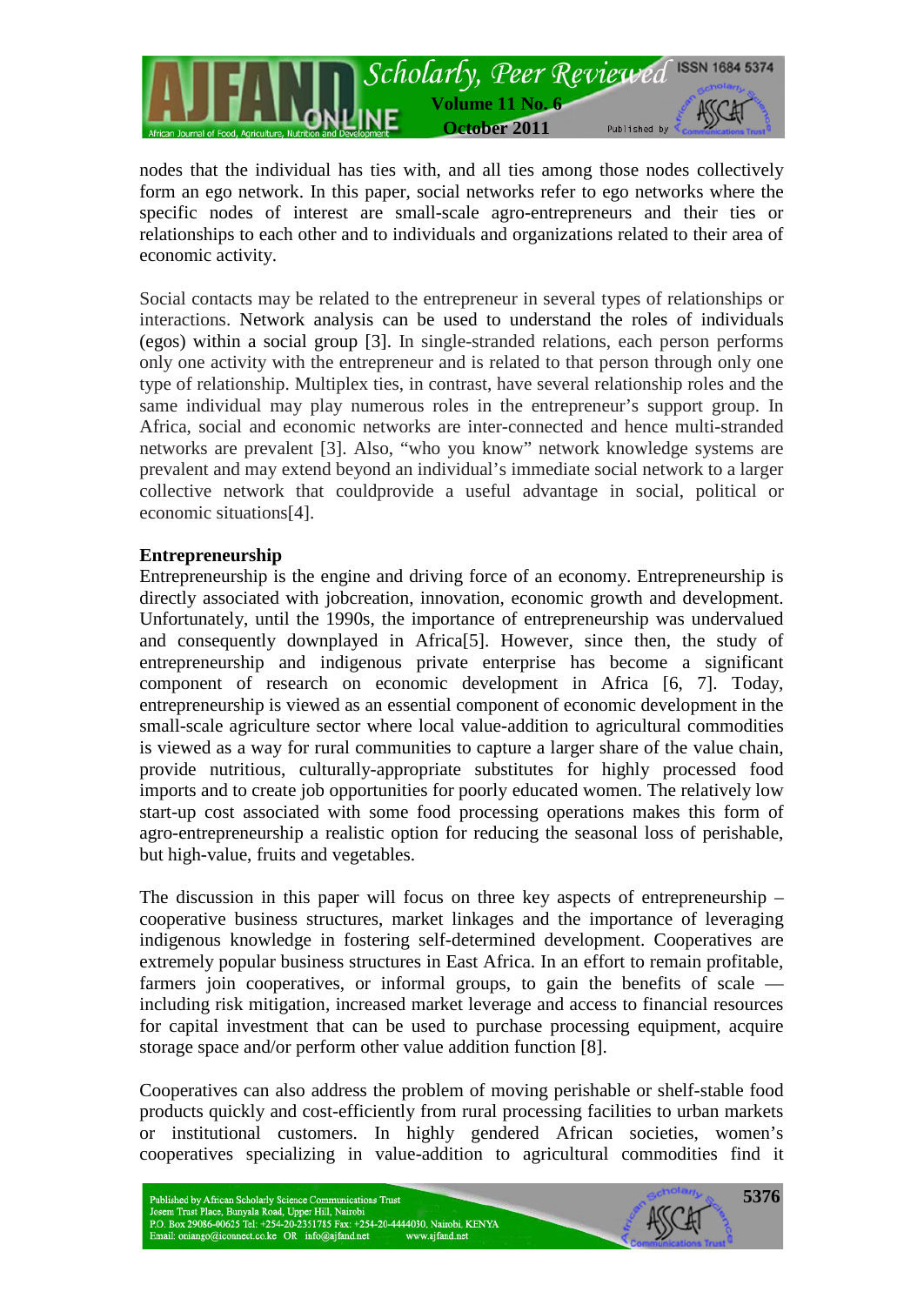

relatively easy to establish credibility with customers. Having established business relationships built on trust between entrepreneurs and their customers, women's cooperatives may be able to avoid financial exploitation by middle-men or cashstrapped store owners who would prefer to delay payment until the food product has been sold. Building trusting relationships also encourages verbal exchanges that may lead to product-line extensions that appeal to new customers.

Indigenous knowledge is about the ways of knowing, seeing, and thinking that are passed down from generation to generation, and which reflect thousands of years of experimentation and innovation in all aspects of life. This knowledge is gradually being re-evaluated and considered as an inspiring source of strategies for sustainable development [9]. The knowledge has immense value for the culture in which it develops and also for entrepreneurs and problem-solvers seeking technologically and culturally appropriate solutions to community problems across the world [10]. Such knowledge is only shared among trusted family, friends and community members and Africans are especially skeptical of sharing it with individuals considered to be outsiders.

## **Cellphones**

Cell phones have transformed the African continent. Access to cell phones in sub-Saharan Africa has increased dramatically over the past decade.Merely 25% of the population has access to electricity, only 29% of the roads are paved and there are less than three landline phones per 100 people [11, 12]. At the same time, however, there are 30 mobile phones per 100 peoplein sub-Saharan Africa, and 60 percent of the population has mobile phone access [11]. In some countries, like Tanzania, 97% of the people have access to a cell phone, profoundly impacting people's lives and livelihoods [13]. Cell phones connect individuals to other individuals, to information, to markets, and to serviceswhile transcending male-female, urban-rural and rich-poor divides. The cell phone has gone from being a rare, expensive item used by the business elite to a pervasive, low-cost personal item that has become the world's leading telecommunications technology –with a profound impact on the social connectedness of users. An emerging body of research shows that the reduction in communication costs associated with mobile phones has tangible economic benefits in the informal economy in specific circumstances and countries [14, 15].

#### **Trust**

The role of trust and social capital in economic activityhas been widely researched and discussedin development discourse since the 1990s [16, 17, 18]. Lyon clarifies the concepts of trust, norms, networks and social capital and documents the mechanisms that lead to the creation of trust among farmers, traders and agricultural input suppliers [19]. Economic transactions require interaction and a level of security thatcan be based on legal measures, trust or coercion. Rural producers and traders have limited access to either legal help orlaw enforcement and hence rely largely on trust. In such situations, trust becomesthe cornerstone for the development of a thriving private sector based on microenterprises.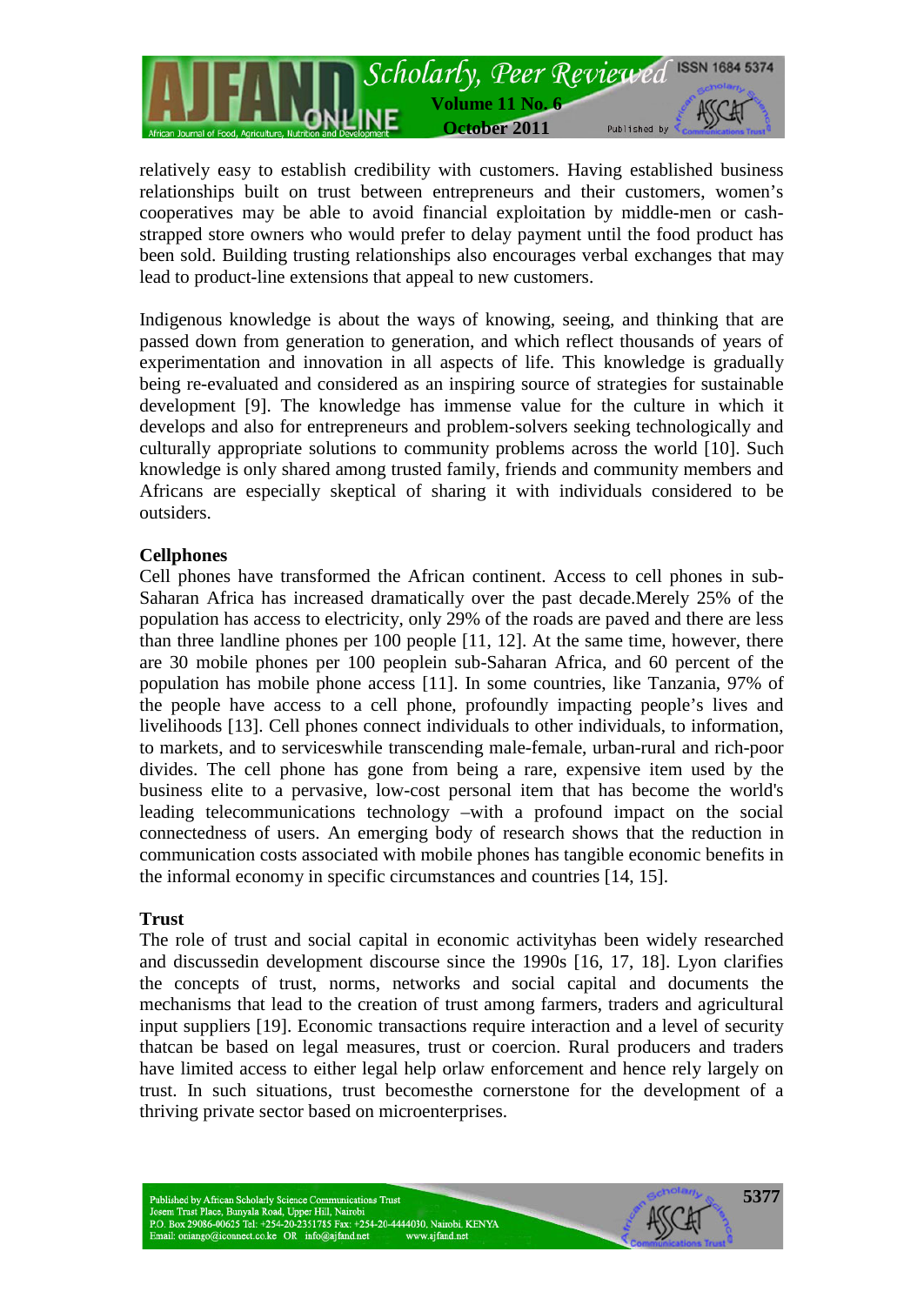

The issue of trust does not arise in a perfectly competitive market place because transactions between agents are not affected by interpersonal behavioral traits and they do not have the opportunity for dishonest behavior [20, 21]. However, strong theoretical and empirical evidence suggests that price dispersion in African markets is pervasive and persistent. Personal and business relationships are based very strongly on trust and respect. The existenceof trust could promotethe growth of an individual's business network which could, in turn, enable and facilitate greater economic activity. Trust assumes a very important role in developing communities where there is a significant overlap between people's social and economic networks.A dynamic interdependence exists between social and economic capital. Social capital arises from the existence of trust in a society which, in turn, encourages cooperation in the generation of economic capital.

# **Trust, Social Networks, Cell phones and Entrepreneurship**



## **Figure 1: Social Networks, Cell phones and Entrepreneurship: the importance of Trust**

The widespread adoption of cell phones has radically impacted the social connectedness of individuals and deeply affected their social networks and livelihoods. It is essential to revisit the operationalization of the concepts of trust, and social networks, and their relationship with social capital in light of the advent of cell phones. Our model(Figure 1) suggests that the most compelling opportunities for sustainable value creation and self-determined development in Africa exist at the



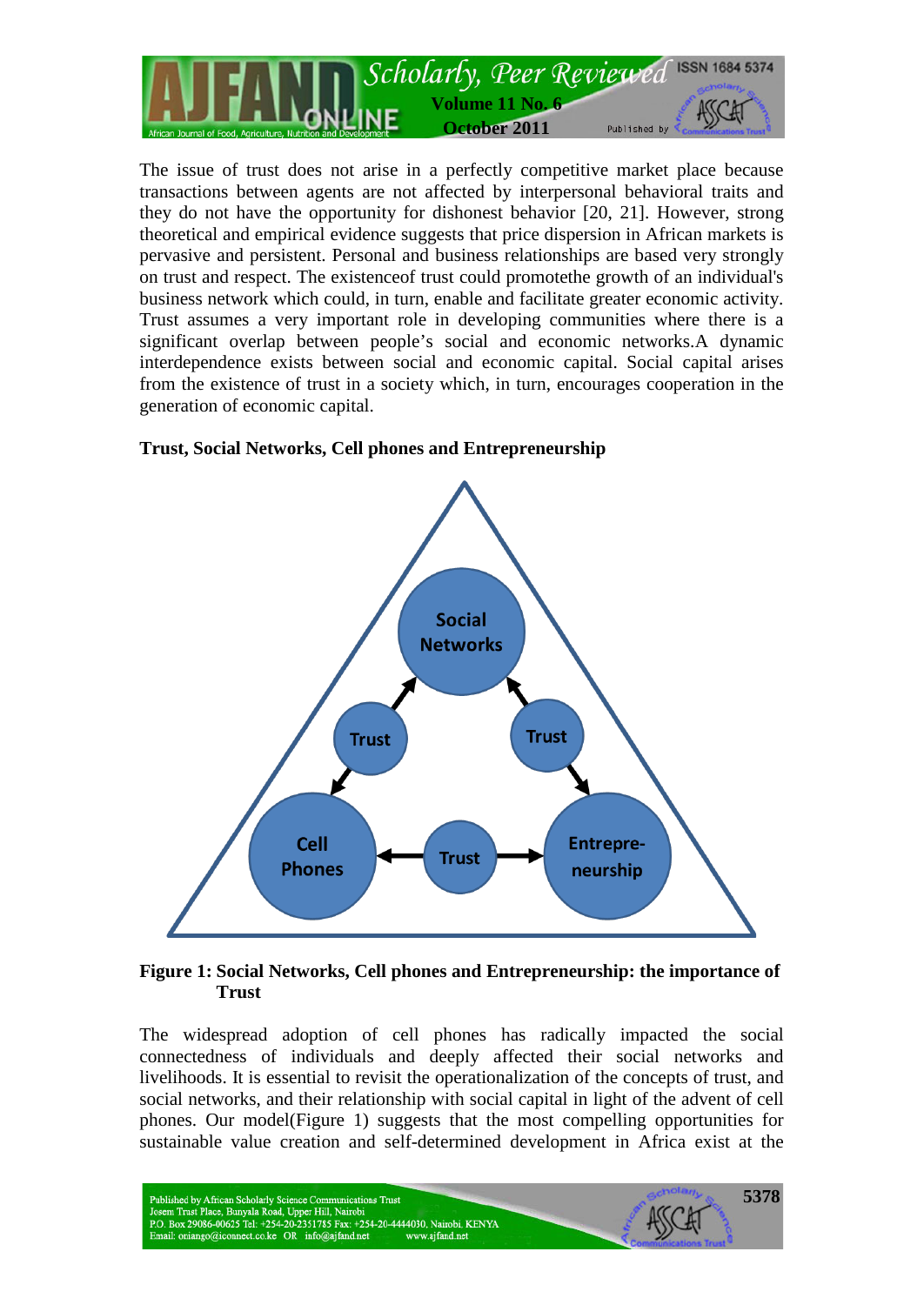

intersection of cell phones, social networks and entrepreneurship, with the necessary condition that trust, the glue that holds them together, is present. The connections between the three vertices -entrepreneurship, social networks and cell phones have been illustrated and the crucial role that trust plays within these elements is discussed. The presence of trust enables and facilitates a range of opportunities that leverage social networks and cell phones in creating value for agricultural entrepreneurs. The "sweet spot" suggests a situation in whichtrust exists among partners who share a common belief that they can depend on each other in pursuit of a common purpose. Trust-based networking relationships are an important source of sustainable competitive advantage. Building trust organically and rapidly offers many opportunities for improving the livelihoods of agricultural entrepreneurs, but it remains to be seen whether the youth who, demographically, constitute a majority of the population in most African nations, will be able to create successful trust-based entrepreneurial initiatives to prevent African agriculture from slipping into the control of foreign agribusinesses.

## **Entrepreneurship and Social Networks**

Entrepreneurs require information, capital, skills, and labor to initiatebusiness activities. Entrepreneurs possess some of these resources but they typically complement their personal resources by accessing social contacts [22, 23]. The contacts that lead to successful business outcomes are critical components of their entrepreneurial networks and serve as their social capital [24]. People draw on different social networks for different tasks. They use weak ties to access information they would not get from their close ties [25] and use family and other strong ties for obtainingeconomic resources or social support [26]. Entrepreneurs enlarge their networks to get crucial information and other valued resources from/or through knowledgeable others (their "who you know" network). Entrepreneurs also position themselves within a social network to shorten the path to knowledgeable others to get what they need [24]. Entrepreneurial networks help to establish trust and stimulate business activity [6]. Business networks have specifically been created to foster trust among members within a country or region and between members in different countries and regions. McDade and Spring cite a member of one such business network who asserts that the main asset of the network is 'the ability to pick up the phone and get the information you want from a network member; and that is forever, it does not go away'[6]. The emergence and popularity of social networks for entrepreneurs like Startup Nation, LinkedIn, Entrepreneur Connect, and Partner Up in the western world bear testimony to the importance of networks for entrepreneurs. In East Africa, entrepreneurial networks like the iHUB in Nairobi are rapidly developing to provide network support to aspiring entrepreneurs.

In the past, one of the major limitations of cooperative structures — for agriculture, finance, or other activities, has been the lack of transparency in governance and resource distribution among members [27, 28].The role cooperatives can play in improving the access of small-scale producers to consumers, as well as to supply and value networks is an important topic for research in developing regions and particularly in Africa [29]. An understanding of social networks among women shareholders and these shareholders' connections to individuals, organizations and

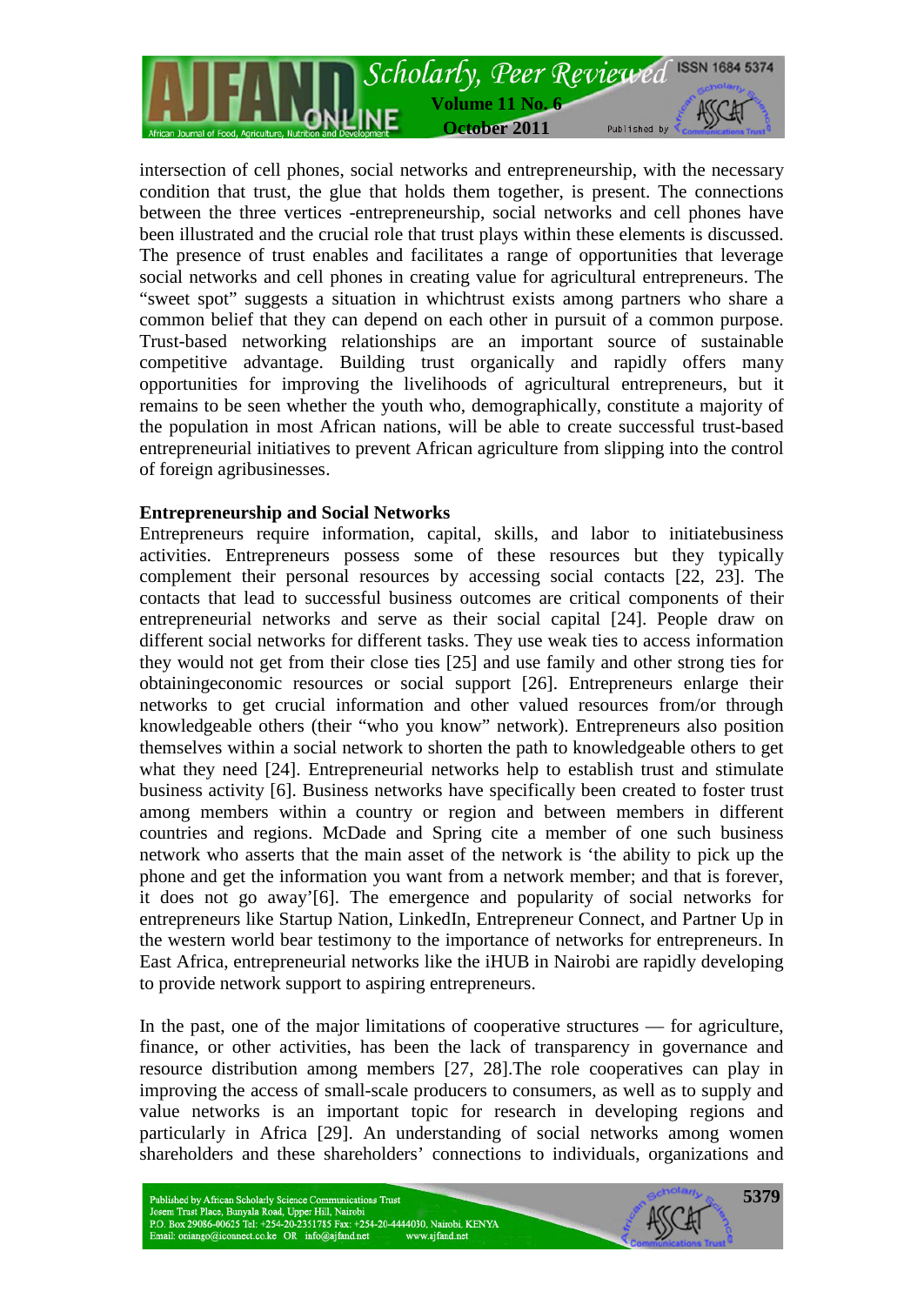

agencies external to their cooperatives is important to entities working in the area of community economic development.Such awareness can result in improved efficiency in the functioning of cooperatives during the early, and very vulnerable, stage of their development[30]. Social networks also play an important role in micro-businesses. The phenomenal success of microfinance has established the importance of social networks and peer pressure inkeeping borrowers honest and hard-working. In Northern Tanzania, microfinance through SACCOS (Savings and Credit Co-operative Societies) has generated millions of shillings and is proving to be an important strategy for lifting women out of poverty. In cooperative business structures, including SACCOS, trust and transparency are pivotal to the formation, sustainability and scale-up of the organizations.

A study of macadamia nut farmers in Central Kenya and their supply chains found that existing social networks in the business were a significant barrier to entry by new farmers and agents [31]. There was a multi-level supply chain - from farmers to bike boys to brokers to agents to exporters with information asymmetries existing throughout the network. Each linkin the chain was powerless to negotiate with the next link because there was no way to tap into their networks. Higher levels of the supply chain were much better networked than lower levels. The agents and their horizontal networks enjoyed multi-stranded relationships and elaborate mechanisms to build trust and sustain their networks like participation in merry-go-rounds (Rotating Savings and Credit Accounts, or ROSCAs). These relationships further facilitated collusion on prices and the farmers had no choice but to sell at the price dictated by the brokers [31]. This case-study illustrates how the trust that connects entrepreneurs within social networks can benefit those inside the network while disadvantaging those who lack these social ties.

#### **Entrepreneurship and Cell phones**

The living standard for people at the bottom of the economic pyramid is determined largely by how much profit they realize on their outputs from agriculture, forestry or fishery activities. Dispersed markets and poor communications and transportation infrastructure lead to significant market inefficiencies and prohibit the various players from optimizing their profits. Market information is essential for informed decision making — for producers, intermediaries and even for third parties and consumers. In aclassic study conducted in Kerala in southern India, it was demonstrated that access to market information (through cell phones in this case) could improve the economic performance of small producers[14]. Information and Communication Technologies (ICTs) may help poorly functioning markets work better and thereby increase producer incomes and/or lower consumer prices. It has become increasingly common to find farmers, fishers, and other producers throughout the developing world using mobile phones, text messaging, and employing the internet for marketing their products.

Cell phone-based systems like Cellbazaar, Drumnet and DigitalICS have been developed to connect farmers, intermediaries and consumers and provide timely information about market prices and access to the latest agricultural practices[32]. In Kenya, KACE (Kenya Agricultural Commodity Exchange, Ltd.) provides a market

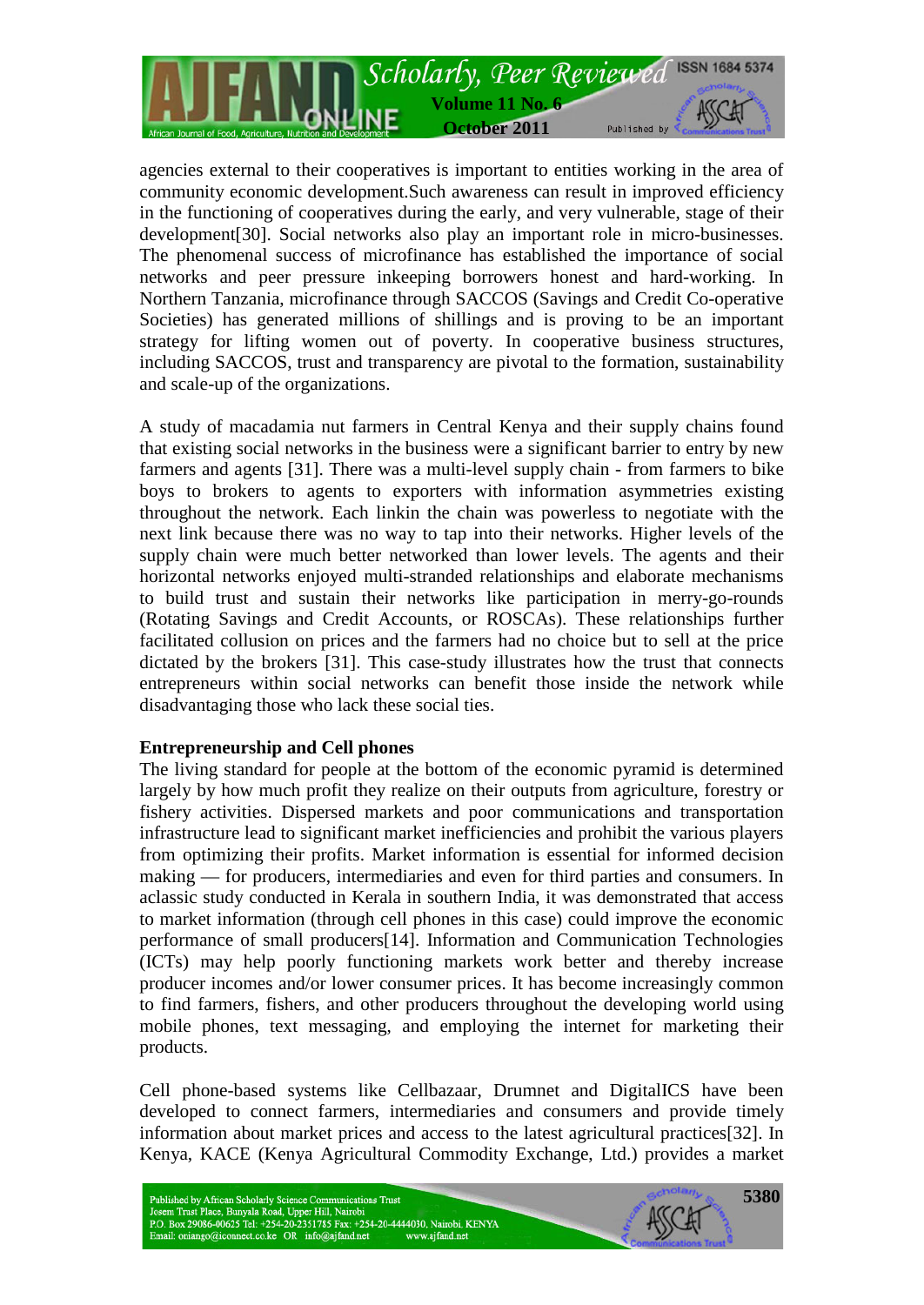

information system and marketplace, with access through information centers, SMS and voice recordings via a toll-free number. Early results show significant use of the system to match local supply and demand, to learn current market prices and to provide leverage for agricultural producers with brokers and traders [33]. Trust plays a critical role in the diffusion of innovation because people prefer taking economic riskswhen dealing with trusted partners. In the agricultural sector, several studies have shown that farmers prefer receiving information from people they know and trust and who are familiar with the local farming conditions [34, 35]. Small farmers generally learn about best practices and exchange knowledge only with peers in their immediate social networks. With higher literacy levels and better access, they might be able to exchange information within extended social networks and consequently increase their profits[36].

A basic law of economics, called the law of one price, says that the price of a product should not differ between any two markets by more than the transport cost between them. This law assumes that agents have the necessary price information to engage in optimal trade. However, strong theoretical and empirical evidence suggests that price dispersion is pervasive and persistent. Much, and in some markets, most, of the observed dispersion stems from information costs - consumers' costs of acquiring information about vendors, and/or vendors costs of transmitting information to consumers [37]. Cell phones provide an unprecedented medium to democratize information-sharing and the community-building process, and bring knowledge from local residentsinto the mainstream. Peer-to-peer information sharing networks can be extremely powerful and beneficial to entrepreneurs. These networks can be successful only if there is a user-regulated mechanism that assigns a measure of trust to the information and the individual who contributes it.

#### **Cell phones and Social Networks**

Cell phones help to easily maintain long distance business connections as well as social ties and to decrease dependency on local face-to-face relationships. Cell phones have a profound impact on the social connectedness of users. Users develop numerous contacts at greater distances from their home or place of business. As the category of casual (weak-tie) relationships emerges, this category comes to encompass an everlarger share of the total number of an individual's social contacts with others and more and more weak-tie relationships come to exist in a person's life. When this shift in friendship categories occurs, an individual becomes less dependent on fraternal relationships at the family, village, clan or tribal level. The new weak social ties may be economically beneficial because weak social ties often lead to new resources and larger networks. Though the mobile phone does not uniquely cause these social network transformations, it further enables and accelerates them [38].

Facilitating the creation of trusting relationships is an essential step after people have connected digitally. However, establishing trusting relationships between strangers is difficult because, while cell phones make long-distance communication easier, the assessmentof someone's trustworthinessis still based on the informal, unwritten moral laws of families, clans, ethnic associations,marketplaces, churches, and the street[39]. A history of previous positive experiences is considered the strongest trust signal, and

Published by African Scholarly Science Communications Trust<br>Josem Trust Place, Bunyala Road, Upper Hill, Nairobi<br>P.O. Box 29086-00625 Tel: +254-20-2351785 Fax: +254-20-4444030, Nairobi, KENYA Email: oniango@iconnect.co.ke OR info@ajfand.net www.ajfand.net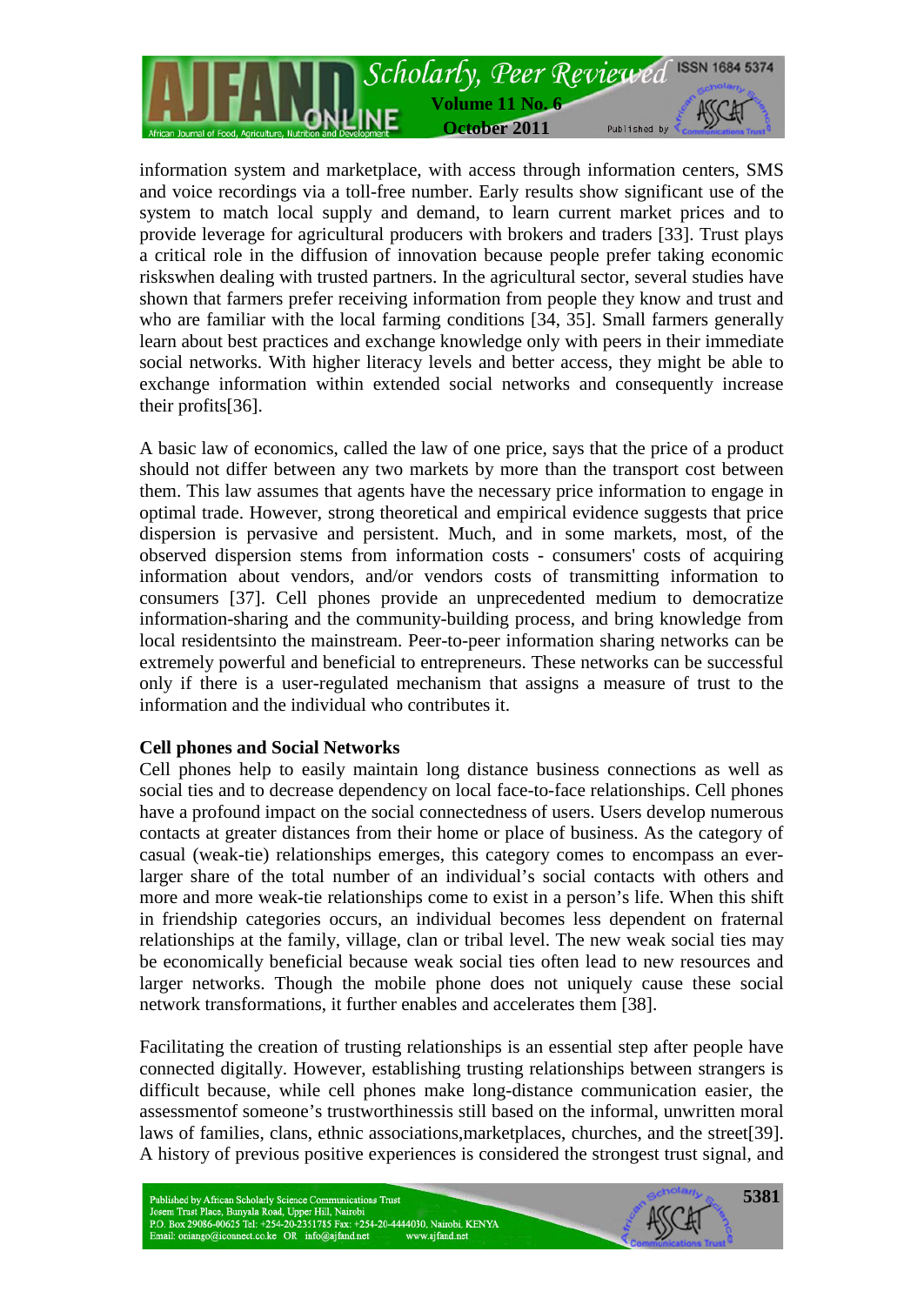

suggests higher certainty and less risk in conducting business [40]. Cell phone-based social networking applications can develop a system of digital trust within a trusted community. While digital trust can never substitute for interpersonal contact, it is a building block that can allow more people to exchange reliable information and conduct improved business negotiations by leveraging their digital reputation to foster a new means of accountability.

Attracted by the 4.7 billion cell phone subscribers around the world, more than thirty startup companies are developing applications to provide social networking on cell phones [41]. Cell phones provide a major advantage over computers – the ability to know the user's current location by embedded Global Positioning System (GPS) technology. However, GPS-enabled cell phones are not yet common in Africa. Technical experts at African ICT companies suggest that Facebook is creating demand for their services. Current clients want faster internet connectivity to download all the images and video sent their way via Facebook, and more technology (cameras, video and image-editing software) to create content for their Facebook pages. According to its website, Facebook has over 300,000 users in Kenya, is the most popular site in South Africa, and is growing by 20,000 new users per month in Nigeria and Ghana. *Facebook*, and other similar social networks will undoubtedly connect many people and accelerate the formation of weak-tie relationships. Social networking via cell phone will facilitate the formation of trust networks and will ultimately determine the utility of such digital networks in fostering entrepreneurship and transforming the users' livelihoods.

## **Nutribusiness Co-operatives: The Kenya Experience**

The Pennsylvania State University, a large research institution in the United States, led amulti-institutional,USAID-funded development project in Kenya from 1992 to 1999[30, 42]. The project addressed UN Millennium Development Goals [43]by establishing a nutribusiness cooperative in Central Kenya with the social goal of improving, respectively, the livelihoods and the nutritional status of rural women and children. The nutribusiness cooperative produced a nutritious, shelf-stable porridge mix made from locally-grown agricultural commodities that included maize, bananas, dried beans, carrots, pumpkin, pumpkin leaves and amaranthus leaves. The product was created by the members of the cooperative with technical support from the participating universities. It was registered with the Kenya Bureau of Standards and is currently sold in several supermarkets in the Nairobi area.

On reflectionit seems likely that the nutribusiness operation was constrained, in part, by issues of trust which could have been overcome if the social networks of the shareholders had been addressed. The ~500 initial members of the cooperative resided in three separate sub-locations where they were members of close-knit women's groups that were often comprised of members of the same family. Although women from each of the sub-locations were involved in the various project training activities, these educational activities were not structured with the goal of building trust and it was assumed by the cooperative members that those who attended the trainings would usethe information gained to the advantage of their relatives and friends. The

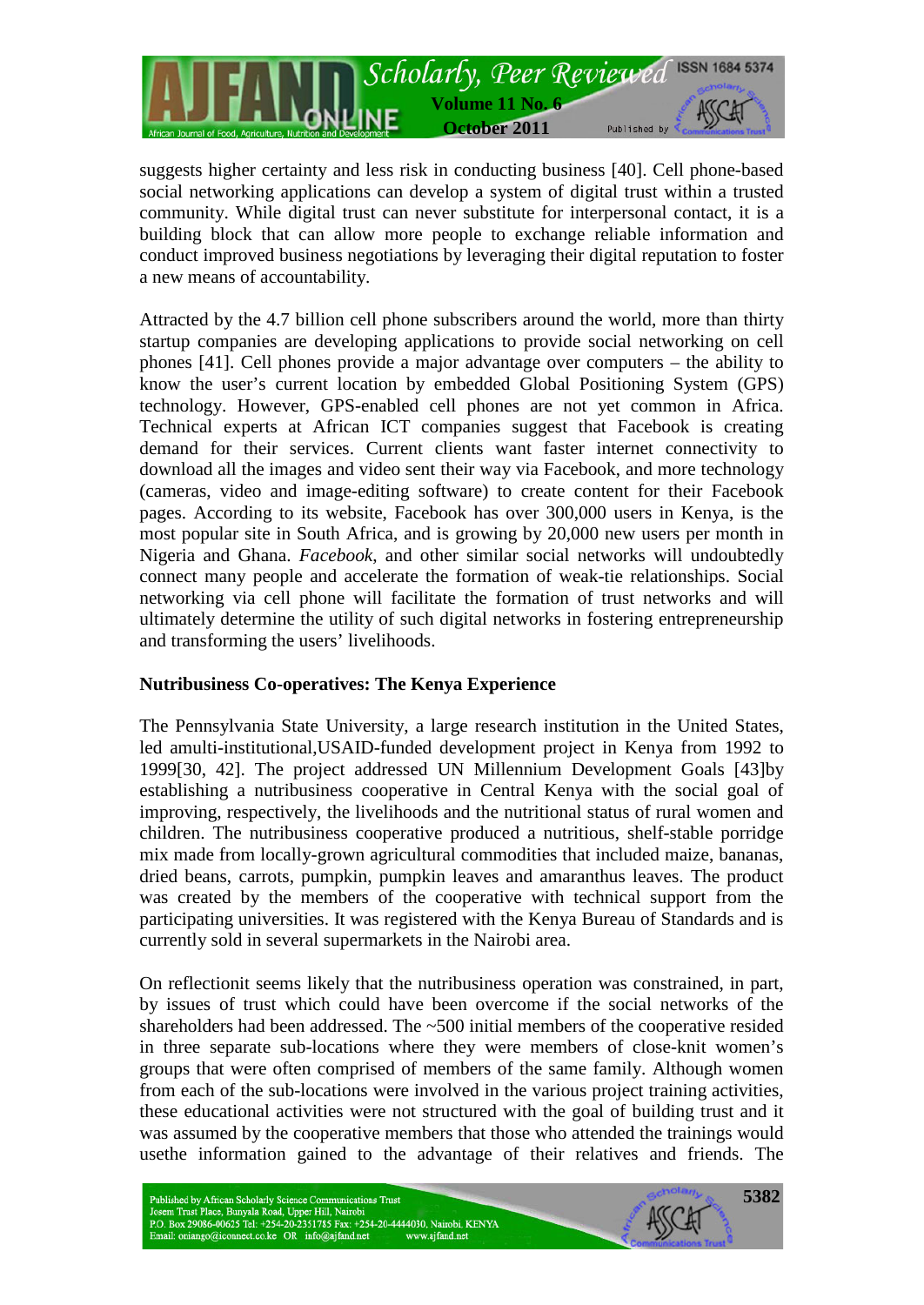

cooperative's elected officers (Chairlady, Secretary and Treasurer) represented the three geographic sub-locations, but, as a group, these leaders were not well known or fully trusted by the total membership. Only the chairlady, who owned an established business in the district center, had ties to government ministries and nongovernmental organizations. These connections were essential in obtaining infrastructure required by the cooperative. However, it was only when a marketing entrepreneur with previous ties to the chairlady took on the task of building relationships with supermarkets that orders for the cooperative's product began to be received and needed repairs to its equipment were made.

When the nutribusiness cooperative was being established in the early 90s, there was no piped water or electricity available in the area and cell phones were unheard of. At the present time, cell phone-based applications could be effectively used by the cooperative to access market information and maintain, manage and expand their social networks. This use of technology could result in a higher social and economic profit for the nutribusiness and improve its potential for scalability.A study of member commitment to, and satisfaction with, the nutribusiness cooperative was conducted in 2009. The study found that although general members have received few financial returns from the cooperative,and have a lower level of satisfaction with itthan do the cooperative'sleaders, they never-the-less maintain a strong psychological commitment to the collaborative entrepreneurial initiative[44]. This commitment suggests that if a more appropriate organizational structure is put in place and communication linkages are maintained through the use of cell phones, the level of trust between leaders and members could be strengthened, possibly enabling this rural women's cooperative to achieve its economic and social objectives.

Research clearly indicates that social relationships have an important place in market exchange [4, 45, 46] but relatively little is known about what role social networks might play in women's microeconomic enterprises. The failure of the Kenyan cooperativeto developand utilize itscollective network knowledge may have accounted for some of the challenges itexperienced. "Network knowledge" is social capital that a women's nutribusiness cooperative could be encouraged to use creatively to achieve its social and economic goals. The social networking process mightbe optimized by strengthening weak social ties that could be particularly beneficial to the success of a nutribusiness cooperative and de-emphasizing the traditionally strong social ties within subgroups of women that can inhibit transparency and democratic decision-making in a new, geographically dispersed nutribusiness organization.

## **CONCLUSION**

In this paper the authors describe the dynamic interdependence that exists among several of the key elements required for the establishment of sustainable agricultural business ventures in Africa, namely entrepreneurship, social networks and cell phones. However, it is our hypothesis that the successful integration of these elements is unlikely to occur without the establishment of interpersonalrelationships that are built upon mutual trust. A related research paper on the "who you know" social and

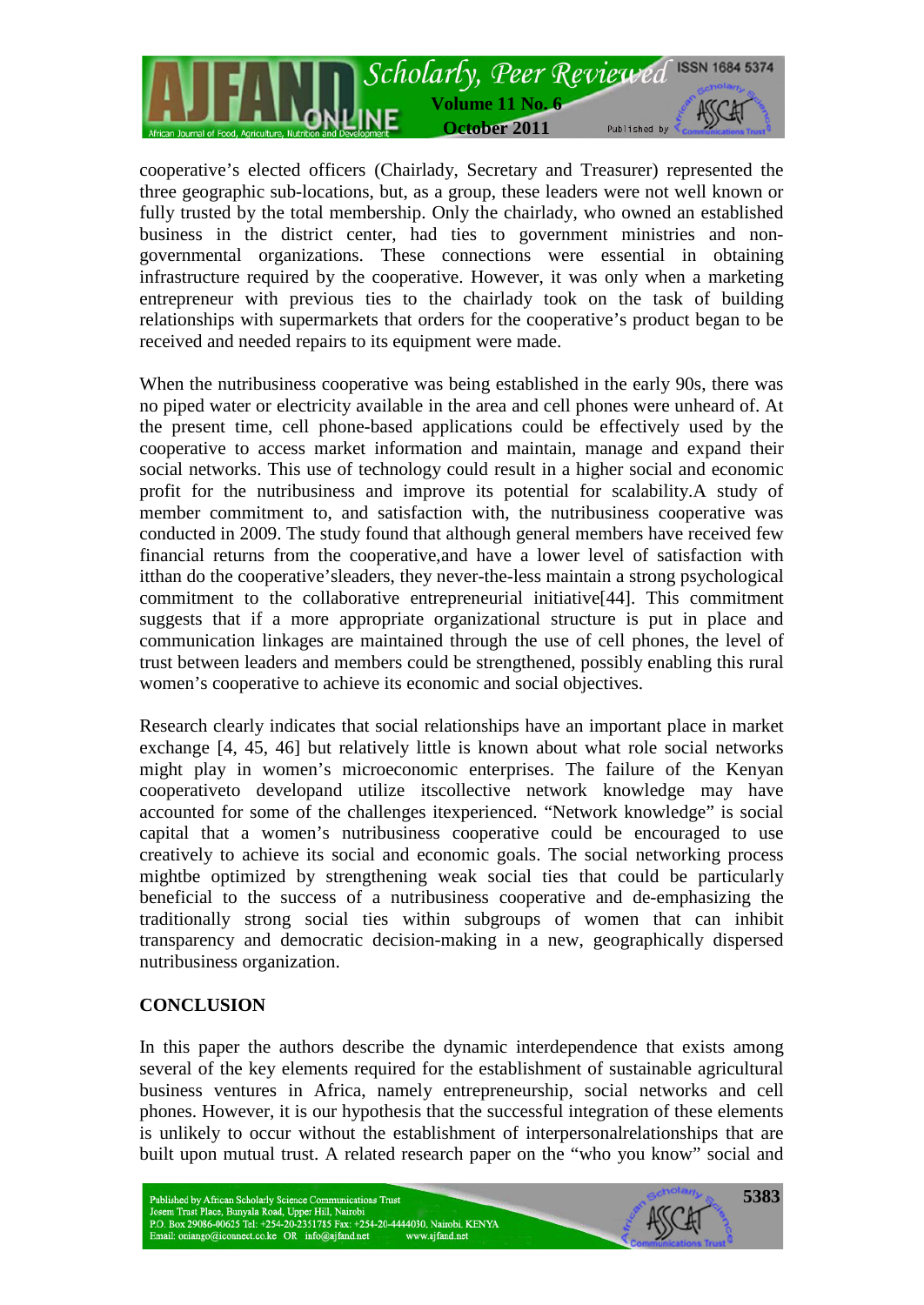

economic network knowledge systems among rural women agro-entrepreneurs in Northern Tanzania and the role cell phones play within these networks further validates our hypothesis.

**Acknowledgements**: This study was funded by a Level-2grant from the Social Science Research Institute at Penn State titled "How Well-Networked Are Rural Women Agro-Entrepreneurs in Northern Tanzania? A Social Network Analysis Pilot Project"

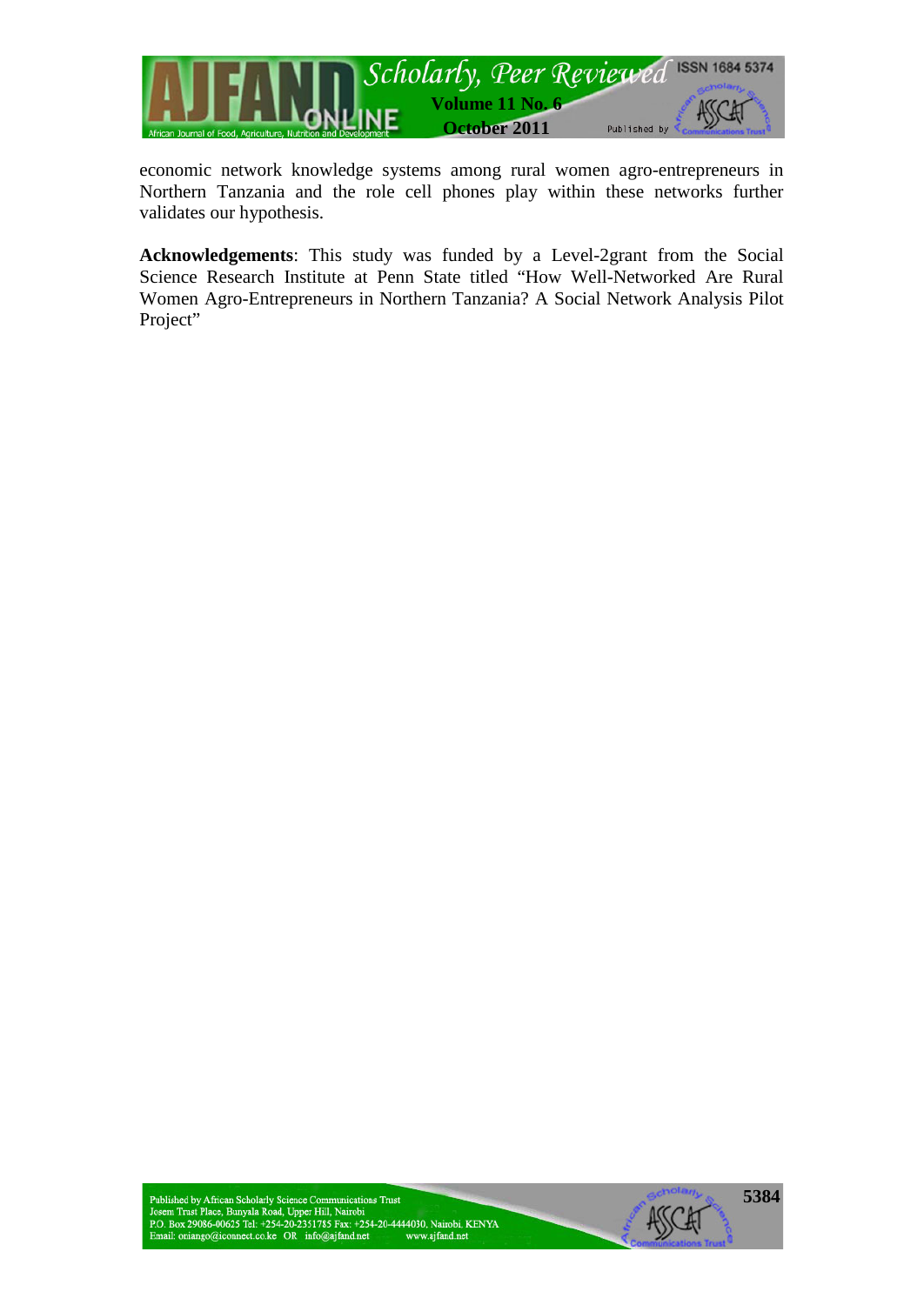

## **REFERENCES**

- 1. **Mehta KM, Semali L, Maretzki A, Findeis J, Kuldau G and K Willyerd** "Cell phones and Social Networks: Defining new opportunities and discovering champions for entrepreneurial ventures in developing communities", NCIIA Annual Meeting, Washington DC, March 2009
- 2. **Wasserman S and F Faust** *Social Network Analysis: Methods and Applications.* London : Cambridge University Press, 2007.
- 3. **Scott J** *Social network analysis. A handbook.* London : Sage, 2000.
- 4. **Granovetter M** Getting a Job: A Study of Contacts and Careers. Chicago : University of Chicago Press, 1995.
- 5. **Marsden K** *African Entrepreneurs-Pioneers of Development.* 2, Small Enterprise Development, 1992, Vol. 3, pp. 15-25.
- 6. **Spring A and B McDade** African Entrepreneurship: Theory and Reality. Gainesville, FL : University of Florida Press, 1998.
- 7. **Murinde V and A Woldie** African Business Finance and Development Policy. New York : The Haworth Press, 2003.
- 8. **USDA** *Cooperative benefits and limitations* 1990. www.rurdev.usda.gov/RBS/pub/cir1sec3.pdf.
- 9. **Fernando JL** *NGOs and the production of indigenous knowledge under the condition of postmodernity.* 1, Annals of the American Academy of Political and Social Science, 2003, Vol. 590, pp. 54-72.
- 10. **Mehta K, Semali L, Fleishman A and A Maretzki** *"Leveraging Indigenous Knowledge to foster Developmental Entrepreneurship", NCIIA Annual Conference, Alexandria, March 2011*
- 11. **International Telecommunication Union.** *Information Society Statistical Profiles.* Geneva : International Telecommunications Union, 2009.
- 12. **World Bank.** World Development Indicators. Washington, D.C. : s.n., 2009. http://publications.worldbank.org/WDI/.
- 13. **BBC.** Mobile Phones Boom in Tanzania. [Online] 2005. http://news.bbc.co.uk/1/hi/programmes/click\_online/4706437.stm.
- 14. **Jensen R** The digital provide: information (technology), market performance, and welfare in the South Indian fisheries sector, The quarterly journal of economics, 2007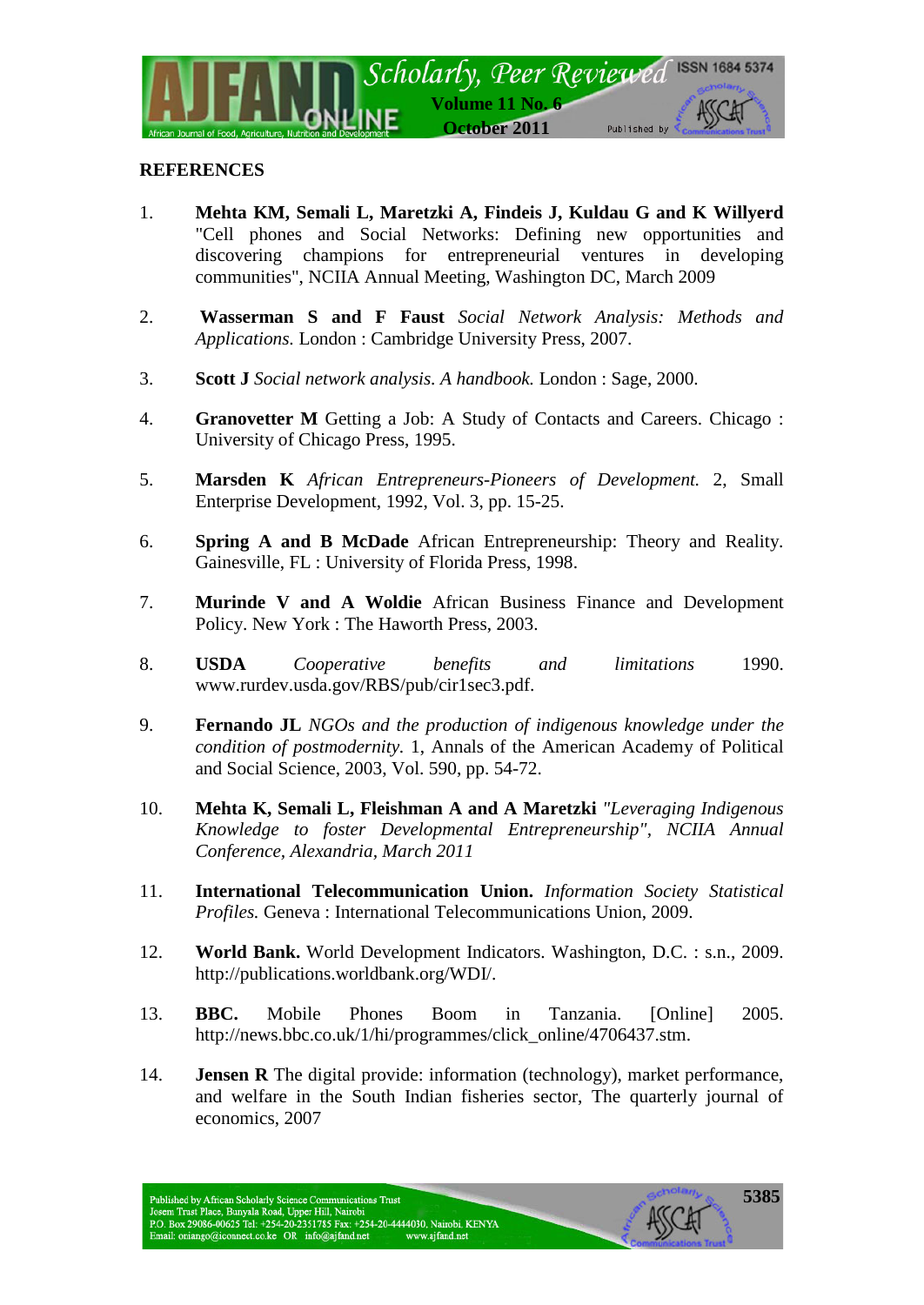

- 15. **Aker JC** Does Digital Divide or Provide? The Impact of Mobile Phones on Grain Markets in Niger. s.l. : BREAD Working Paper # 177, 2008.
- 16. **Fafchamps M** The enforcement of commercial contracts in Ghana, 3, World Development, 1996, Vol. 24, pp. 427-448.
- 17. **Humphrey J and H Schmitz** Trust and economic development, Brighton : Institute of Development Studies, Vol. Discussion Paper 355.
- 18. **Berry S** No condition is permanent; the social dynamics of agrarian change in sub-Saharan Africa, Madison, WI : University of Wisconsin Press, 1993.
- 19. **Lyon F** *Trust, networks and norms: the creation of social capital in agricultural economies in Ghana* 4, World Development, Vol. 28, pp. 663- 681.
- 20. **Furlong D** The conceptualization of 'trust' in economic thought. Sussex, UK : Institute of Development Studies, Vol. Working Paper 35.
- 21. **Platteau JP** Behind the market stage where real societies exist, Part II, the role of moral norms. 4, Journal of Development Studies, Vol. 30, pp. 753-817.
- 22. **Aldrich H and C Zimmer** Entrepreneurship through social networks. The Art and Science of Entrepreneurship. New York : Ballinger, 1986.
- 23. **Hansen EL** Entrepreneurial network and new organization growth. Entrepreneurship: Theory & Practice, 1995, pp. 7-19.
- 24. **Burt RS** Structural Holes: The Social Structure of Competition. Cambridge, MA : Harvard University Press, 1992.
- 25. **Granovetter M** *The strength of weak ties*, American Journal of Sociology, 1973, pp. 1360-1380.
- 26. **Krackhardt D** The strength of strong ties: The importance of philos in organizations. [book auth.] N Nohria and R G Eccles. *Networks and Organizations: Structure, Form, and Action.* Boston : Harvard University Press, 1992, pp. 216-239.
- 27. **The Hindu.** Coop bank scams: Effective governance structure crucial. 2002.
- 28. **Mehta K** Lessons from the Field: Setting up a windmill based business in rural Kenya. Dallas, TX : NCIIA, Proceedings of the NCIIA 12th Annual Meeting. 2008, pp. 169-177.
- 29. **FAO**. *Is Small Really More Beautiful?: Efficiency, Innovation and Location.*  Rome : s.n., 2005. Agricultural Commercialization and the Small Farmer Symposium.

Published by African Scholarly Science Communications Trust<br>Josem Trust Place, Bunyala Road, Upper Hill, Nairobi<br>P.O. Box 29086-00625 Tel: +254-20-2351785 Fax: +254-20-4444030, Nairobi, KENYA Email: oniango@iconnect.co.ke OR info@ajfand.net www.ajfand.net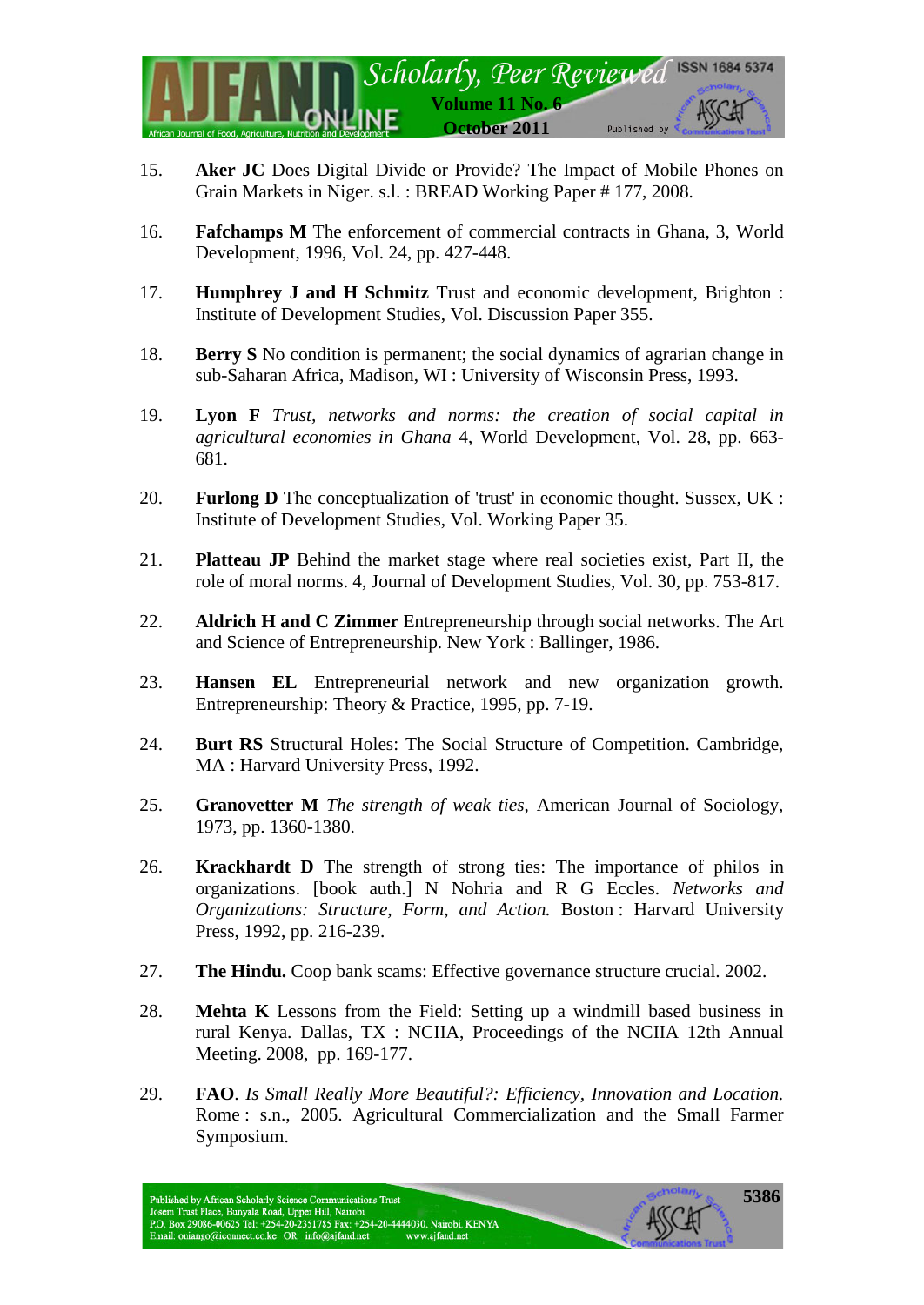

- 30. **Maretzki A** *Women's NutriBusiness Cooperatives in Kenya: An Integrated Strategy for Sustaining Rural Livelihoods***.** 6, African Journal of Food, Agriculture, Nutrition and Development, 2009, Vol. 9.
- 31. **Garguilo S, Prindible M, Okello A and K Mehta** "Labor hiring practices and produce supply chains in rural Kenya: the case for WishVast networking", International Journal for Service Learning in Engineering: Humanitarian Engineering and Social Entrepreneurship, Vol 5, No 1, 2010
- 32. **Parikh T, Patel N and Y Schwartzman** *A Survey of Information Systems Reaching Small Producers in Global Agricultural Value Chains***,** 2007.
- 33. **KACE.** Kenya Agricultural Commodities Exchange (KACE). [Online] 2008. http://www.kacekenya.com.
- 34. **Kafewo DS** Simli Radio: deconstructing the myth of broadcasting. Africa Media Development Initiative, 2006
- 35. **Microsoft Research India.** Digital Green. [Online] August 2008. http://www.digitalgreen.org.
- 36. **Duflo E, Kremer M and J Ro** *Why don't farmers use fertilizers: Evidence from field experiments in Western Kenya.* 2006.
- 37. **Baye M, Morgan J and P Scholten** Information, Search, and Price Dispersion. [book auth.] Terry Hendershott. *Handbook on Economics and Information Systems.* s.l. : Elsevier, 2006.
- 38. **Sood A** *The Mobile Development Report.* s.l. : The Centre for Knowledge Societies, 2006.
- 39. **Overa R** *Networks, Distance, and Trust: Telecommunications Development and Changing Trading Practices in Ghana.*7, 2006, World Development, Vol. 34.
- 40. **Siau K and Z Shen** *Building Customer Trust in Mobile Commerce.* 4, 2003, Communications of the ACM, Vol. 46.
- 41. **New York Times.** Social Networking Moves to the Cell phone. [Online] 2008. http://www.nytimes.com/2008/03/06/technology/06wireless.html?\_r=1&ref=t echnology&oref=slogin.
- 42. **Maretzki A** Women's NutriBusiness Cooperatives in Kenya A Prologue. 8, African Journal of Food, Agriculture, Nutrition and Development, 2009, Vol. 9.